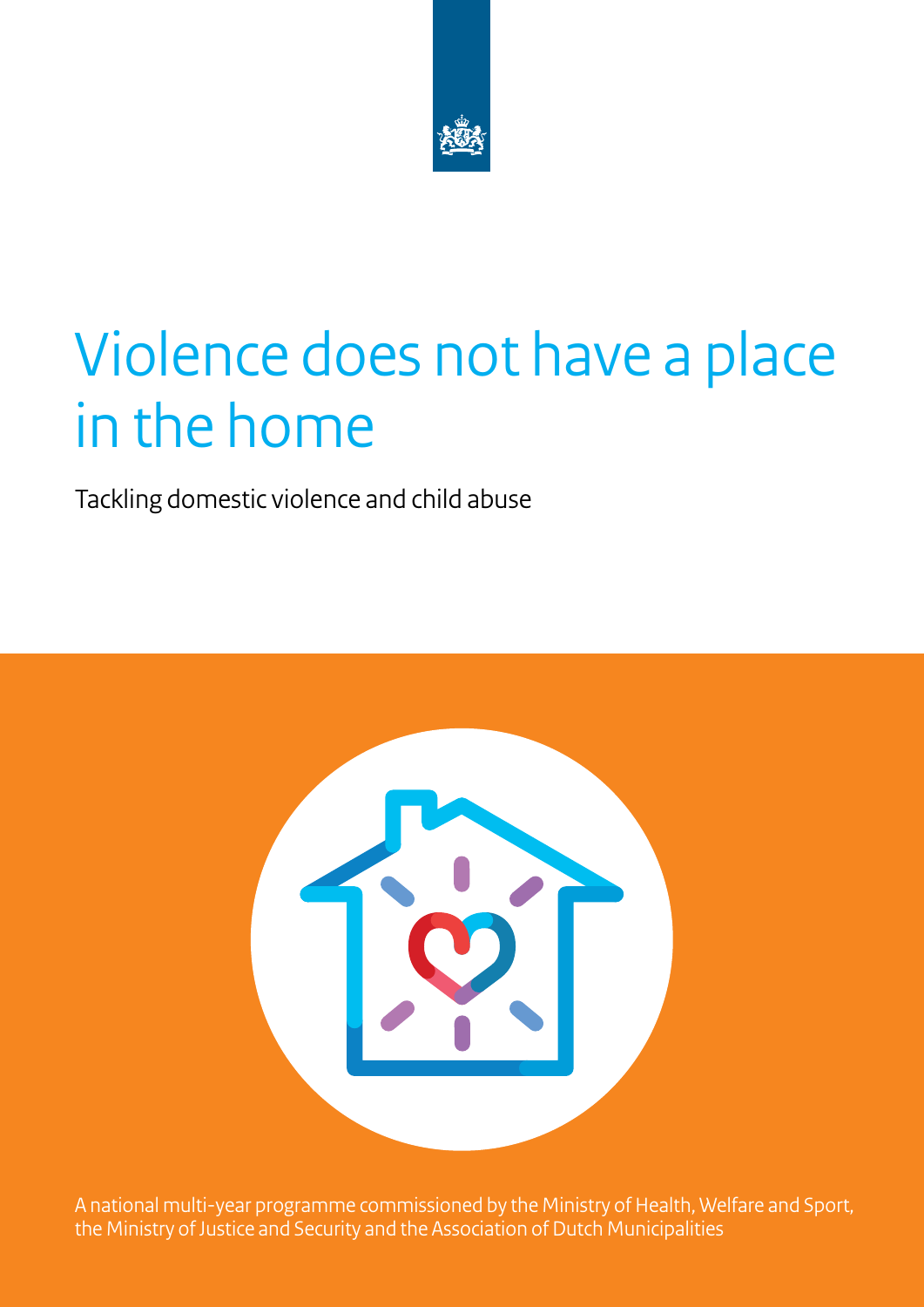Violence belongs nowhere, and certainly not in the home, where everyone should be able to feel safe and be themselves. Yet many people cannot feel safe in their own home. The physical and emotional damage that this can cause is enormous. We cannot simply look the other way.

## **Why?**

# Together, we form a **safe network**

'Violence does not have a place in the home' is a national multi-year programme that aims to reduce domestic violence and child abuse, limit the damage caused, and break the cycle of violence from generation to generation. We need to create a safety network around the victims, as well as the perpetrators or potential perpetrators and their social network.

Although this seems simpler than it actually is, it is high time for us to get started on achieving this ambition. Inaction is no longer an option. The long-term solution lies in better cooperation between the professionals, who assume responsibility

and who stand for effective communication and referral between professionals. The safety of the victims must always come first, but there also needs to be a focus on perpetrators and potential perpetrators and their social network. Perpetrators, too, are in need of guidance and support. We cannot expect to achieve all of this overnight, and we will undoubtedly face new challenges along the way, but if we continue with the same old approach, we can expect to get the same old results. We want domestic violence and child abuse to be detected earlier and better, so that we can put a stop to it as early as possible and find long-term solutions. This includes a particular focus on specific groups of victims: children whose parents are involved in complex divorce proceedings, the victims of human trafficking, abuse of the elderly and issues around forced prostitution.

The 'Violence does not have a place in the home' programme has been commissioned by the Ministries of Health, Welfare and Sport (VWS) and Justice and Security (JenV) and the Association of Dutch Municipalities (VNG), and it focuses on the phases in which domestic violence, neglect and/or child abuse are already taking place.

**50%** of victims still suffer from excessive domestic

# **Facts and figures 200,000** adults and **119,000** children become victims



The chance that you will be confronted is **greater** than the chance of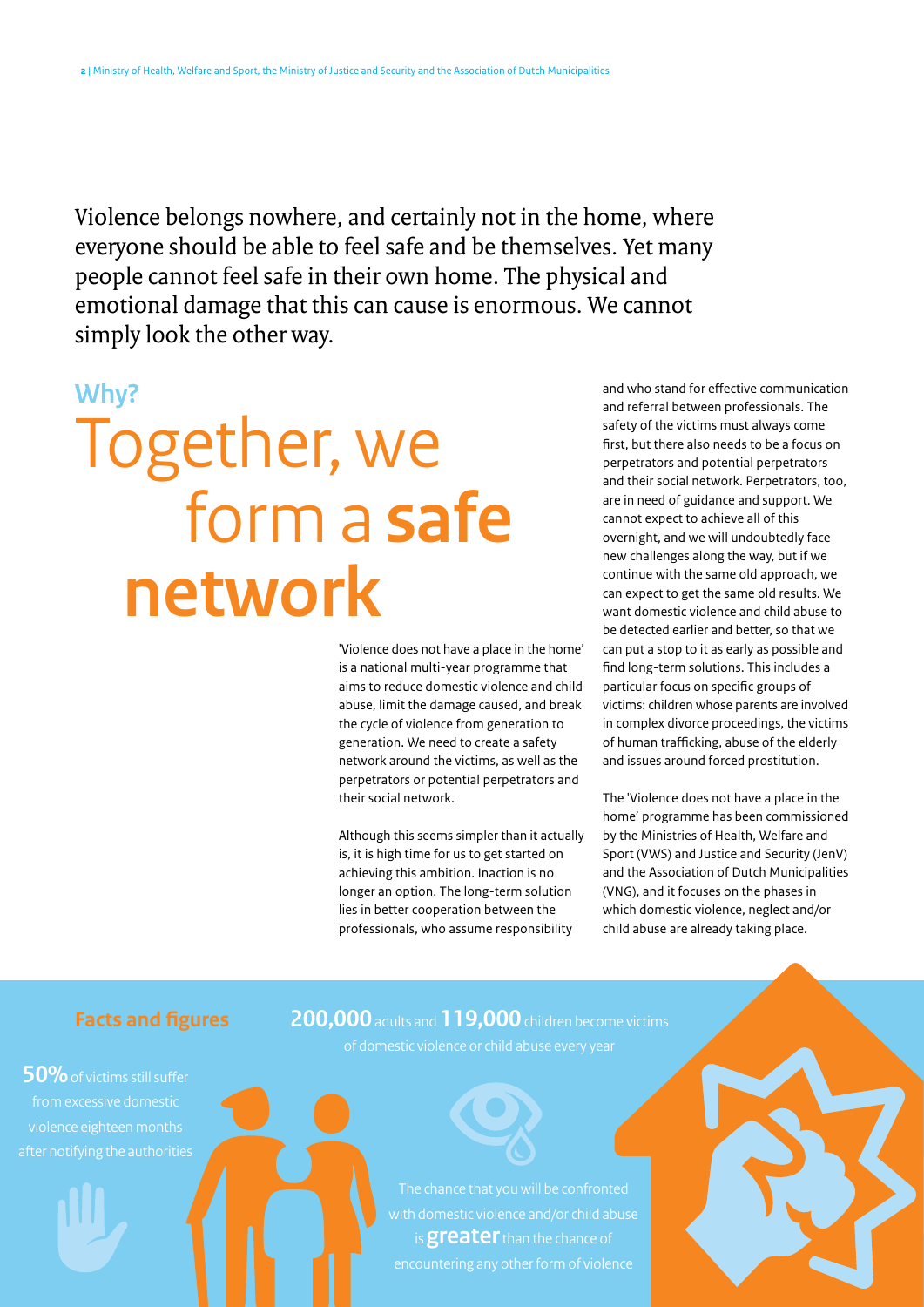# Create synergy for **long-term solutions HOW? facilitation of learning circles and**

The programme brings together national, regional and local initiatives, providing coordination and building synergy into our approach to reducing domestic violence and child abuse and finding long-term solutions.

To achieve these results, the programme will reflect the daily practice of over one million professionals working in the fields of social services and public safety, the organisations that they are active in, local government and a range of departments, in order to help them build multidisciplinary and systems-oriented partnerships. There will be a key role to play for the 28 regional project leaders, appointed by the regions themselves, who will function as the focal point for regional partnerships (central municipalities). The programme will also monitor the effectiveness of this approach. This may lead to the prioritisation of the

issues identified by the programme, but it may also lead to the prioritisation of issues identified within the region. A study will be conducted into the indicators used to monitor and examine the (social) impact of the work done by the professionals, organisations and authorities involved.

'Violence does not have a place in the home' draws primarily on the strengths of existing organisations and partnerships, and will only develop new structures where this will truly add to existing structures and make a direct contribution to the objectives of the programme. This could include the

coordinating the overall approach of the project. But the role of the programme will not be confined to signalling. It will also seek to find long-term solutions to the issues of domestic violence and child abuse, and to develop standards that can be applied within the relevant professions.

The basis for good multidisciplinary cooperation is knowing, understanding and trusting one another. As long as professionals - as well as managers, administrators and commissioning parties - are prepared to work on this basis, they will be able to tackle the issues that arise directly, without the need to wait for others. Professionals must be given the space to operate in this way, prioritising the safety of victims and providing effective risk-based, restorative care on this basis. The adoption of this underlying approach to cases of domestic violence and child abuse will lead to a situation in which victims, perpetrators and their social environment are approached with a view to long-term solutions, within a multidisciplinary, system-oriented and partnership-based approach.



**577,000** children have parents with risk of child abuse is **two** to **three** times higher for these children

**51%** of all women who are murdered are killed by a partner or ex-partner



**7,200** divorces every year

on children

**billions** of euros every year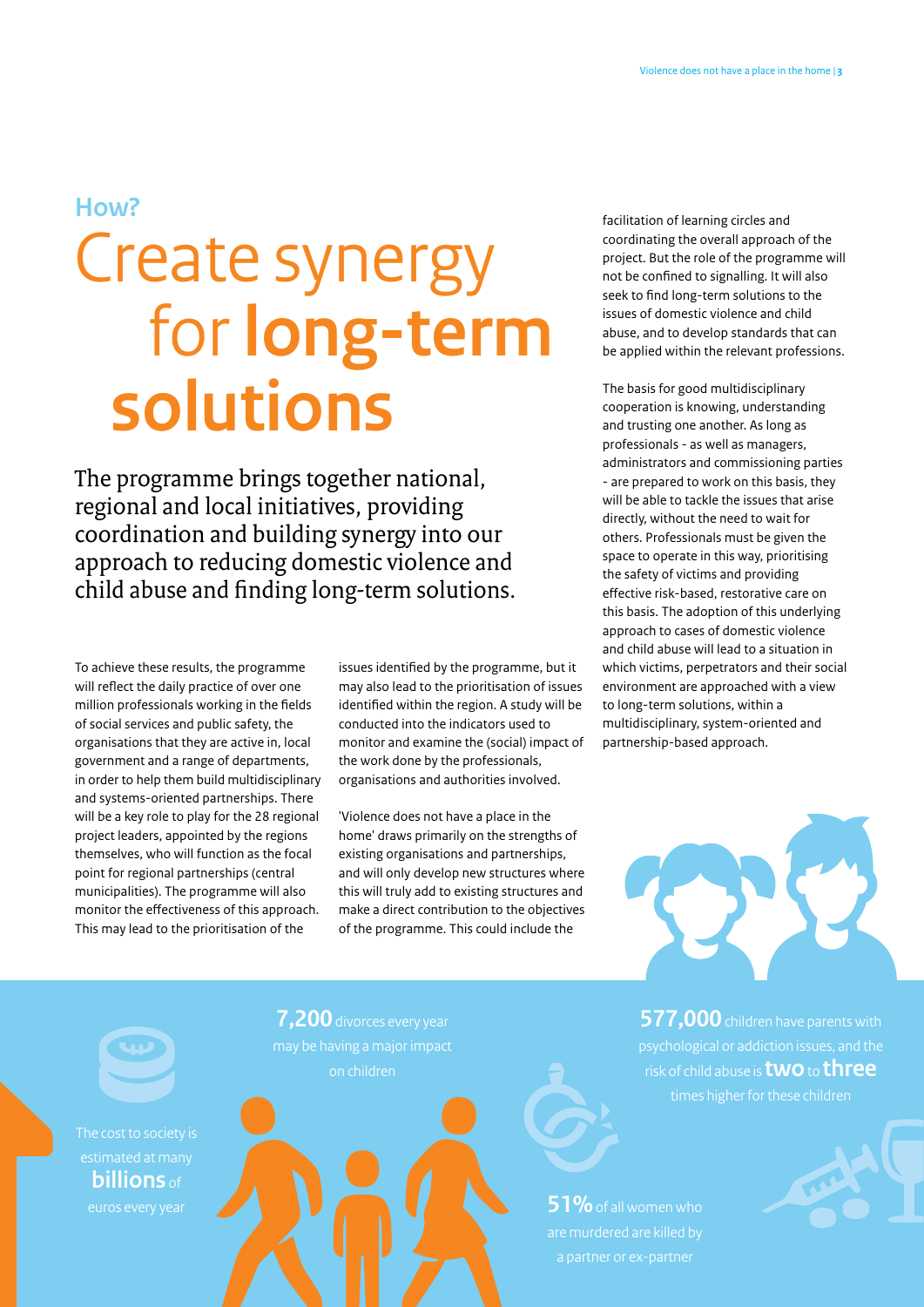# Three major **lines of action What?**



**Earlier and better identification**



# **Prevention and long-term solutions**



**Specific groups**

Getting the issue out in the open

Raising awareness among employers

Ensuring that professionals use the reporting code

Strengthening Safe At Home

Improving factual research

Reinforcing local teams

April 2018 Launch of programme

Reinforcing forensic medical expertise

#### Multidisciplinary and system-oriented collaboration

Trauma screening and appropriate support

Tackling perpetrators

Informing schools faster

Improving shelters and support for victims

#### Victims of sexual violence

Victims of human trafficking and forced prostitution

Victims honour-related violence and forced marriage

> January 2019 Start of project approach

situations

Complex divorces

Victims of elderly abuse

# **Multi-year planning and phasing**

Summer 2018 Core team ready

### Autumn 2018

- Each region has an approach and action plan
- Launch a new publicity campaign, pilots for assessment framework and centre for domestic violence and child abuse
- **First progress report**

# 1 January 2019

- Improved reporting code comes into effect
- Development of Safe At Home radar function

#### An assessment framework for every professional group that falls under the Reporting Code Act

# July 2018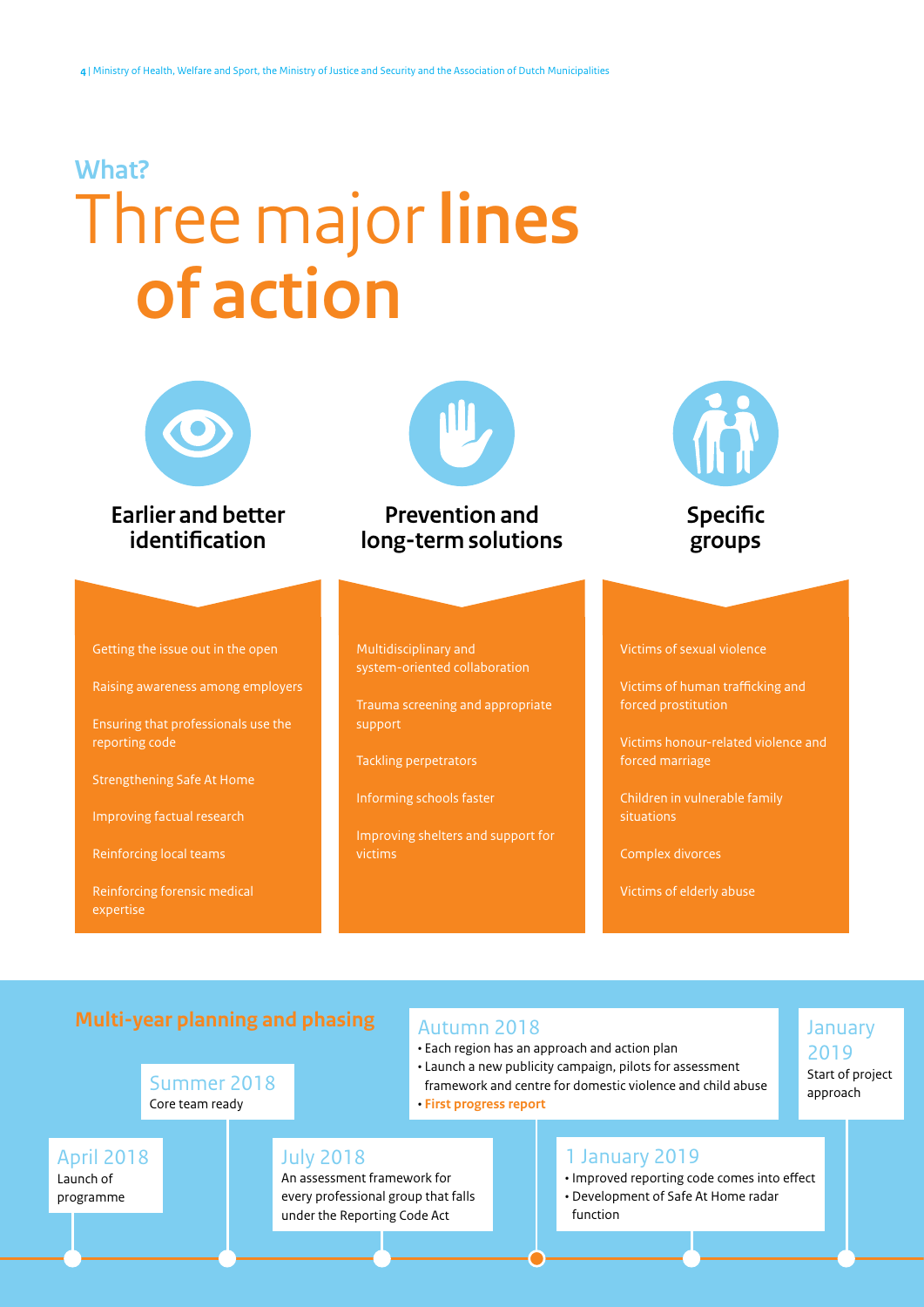# Milestones and **priorities for 2019**

#### **Milestones**

- Launch of three pilot multidisciplinary centres under one roof
- Launch of publicity campaign
- First extension of 'handle with care' pilots
- Start of the reporting code tour
- Processing of the proposed legislation for existing current criminal offences

#### **Priorities in the regional approach**

- Establishment of regional administrative networks, where the integrated management of the approach to child abuse and domestic violence is located and where connections between the police and care and justice partners are made
- Connecting the regional visions / plans to the priorities with the programme

#### **Cross-regional priorities**

- Setting criteria for the design of MDA++
- Setting requirements for the decision on the use of trauma screening
- Setting criteria for local teams (reinforcement of local field)
- Strengthening collaboration between Safe At Home, professional groups and professionals
- Development of field standards for the detection and reporting of domestic violence and child abuse (in accordance with the field standard for hospitals)
- Development and implementation of improvement proposals from the 'Safety First' development agenda (Police, Public Prosecution Service, Child Protection Board, Probation and Safe At Home)
- Ensuring regional forensic medical expertise for children



### first half of 2019

- Monitoring insight into progress, gains and problem areas
- **Second progress report**

February 2019 Start of publicity campaign

### 2019

Support for regions and exchange of working practices

## second half of 2019 **Third progress report**

2020 Interim evaluation

and decision regarding progress

### 2021

In all regions, notable improvements are being made in tackling domestic violence and child abuse, across the three lines of action:

- **►** Earlier and better identification
- Prevention and long-term solutions
- $\blacktriangleright$  Specific groups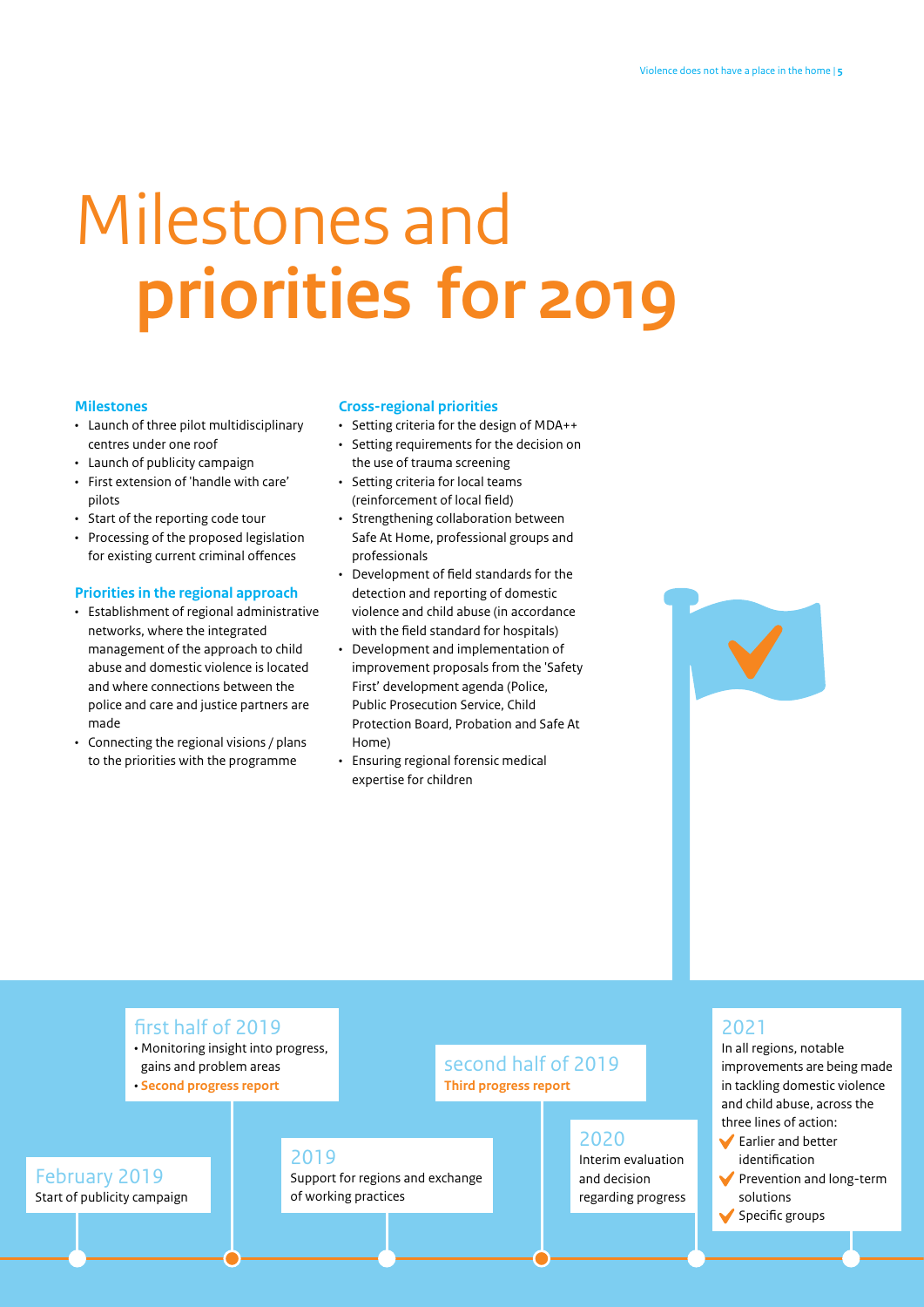

# Steering group

The steering group consists of administrators from the national organisations involved; they identify any problems in the legislation or regulations, ensure support among their own constituency and proactively implement the goals and successes of the programme. The steering group makes decisions and ensures progress. It meets twice a year.

# Commissioning parties meeting (Ministries of VWS, JenV and VNG)

The three commissioning parties of the national multi-year programme 'Violence does not have a place in Welfare and Sport (VWS), the Minister for Legal Protection (JenV) and the Association of Netherlands Municipalities (VNG). Both the ministers and the director of the VNG meet 3 times a year.

## Core team

Members of the national core team represent organisations relevant to the programme and have expertise at the operational and/or tactical levels. The core team monitors the efforts made within their own organisations with respect to the joint approach in the regions, and identifies issues and best practices from the regions. It encourages and supports regions in implementing their own action plans by providing knowledge. They also work to engage and involve partners who have responsibilities in tackling domestic violence and child abuse. They meet six times per year.

## **Research programme including effect monitor**

Existing knowledge on the approach to child abuse and domestic violence is bundled, analysed and adapted for sharing with municipalities, organisations and regional project leaders and professionals. On this basis and the knowledge needs of professionals, a decision is made on what more is required.

The effect monitor measures whether a real difference is being made with the approach to domestic violence and child abuse in the lives of those affected. This includes victims, perpetrators and their social network.

The effect monitor consists of the indicators used to monitor and examine the (social) impact of the work of the professionals, organisations and authorities involved.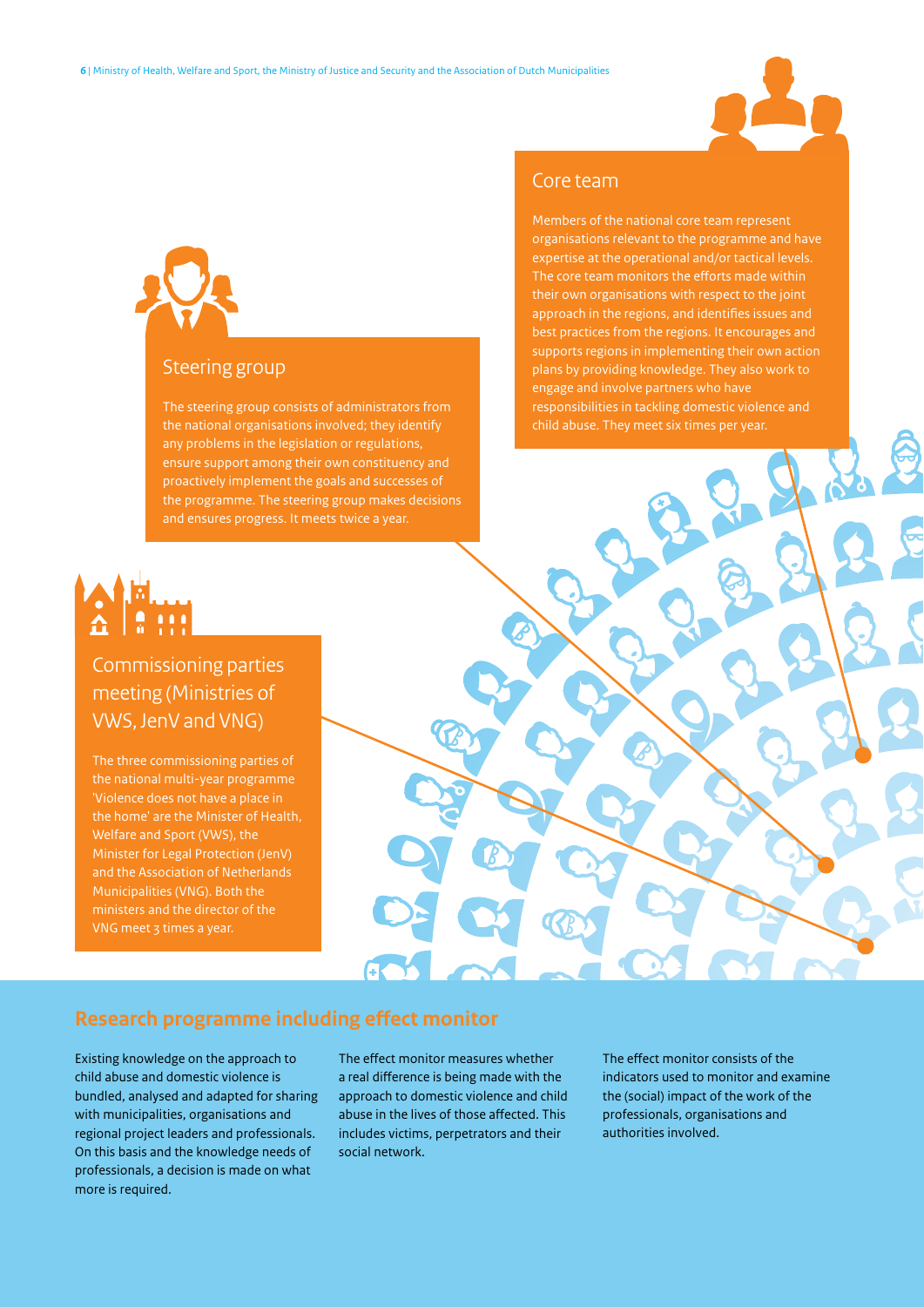### Learning circles

The aim of the learning circles is to exchange knowledge and experiences, to learn and develop together, and to work on developing themes in greater detail. The learning circles act as a complement to the support provided by the three regional advisers. Five or six regions meet in each learning circle, and they are held 6 times per year.



# Regional project managers (28) / Administrative networks

In practice, the approach is implemented as close as possible to victims and perpetrators. Each region translates the three overall action lines into their own action plans for concrete implementation; they network which supports and promotes this approach. The regional project leader oversees the implementation of the action plans.

# Over one million professionals

Every day, one million professionals in the field of care and public safety are actively involved in tackling child abuse and domestic violence. The long-term solution lies in better cooperation between the professionals who are responsible, and effective communication and referral between professionals. It also involves putting the safety of victims first, as well as focusing on perpetrators and potential perpetrators, and the social network of all those affected.

The safety of victims has a central role in encouraging and assisting the regions to implement the regional action plan.

# First-hand experience

The programme team is supported not only by professionals from the fields of social work and public safety, but also experience. They know what works and what does not.